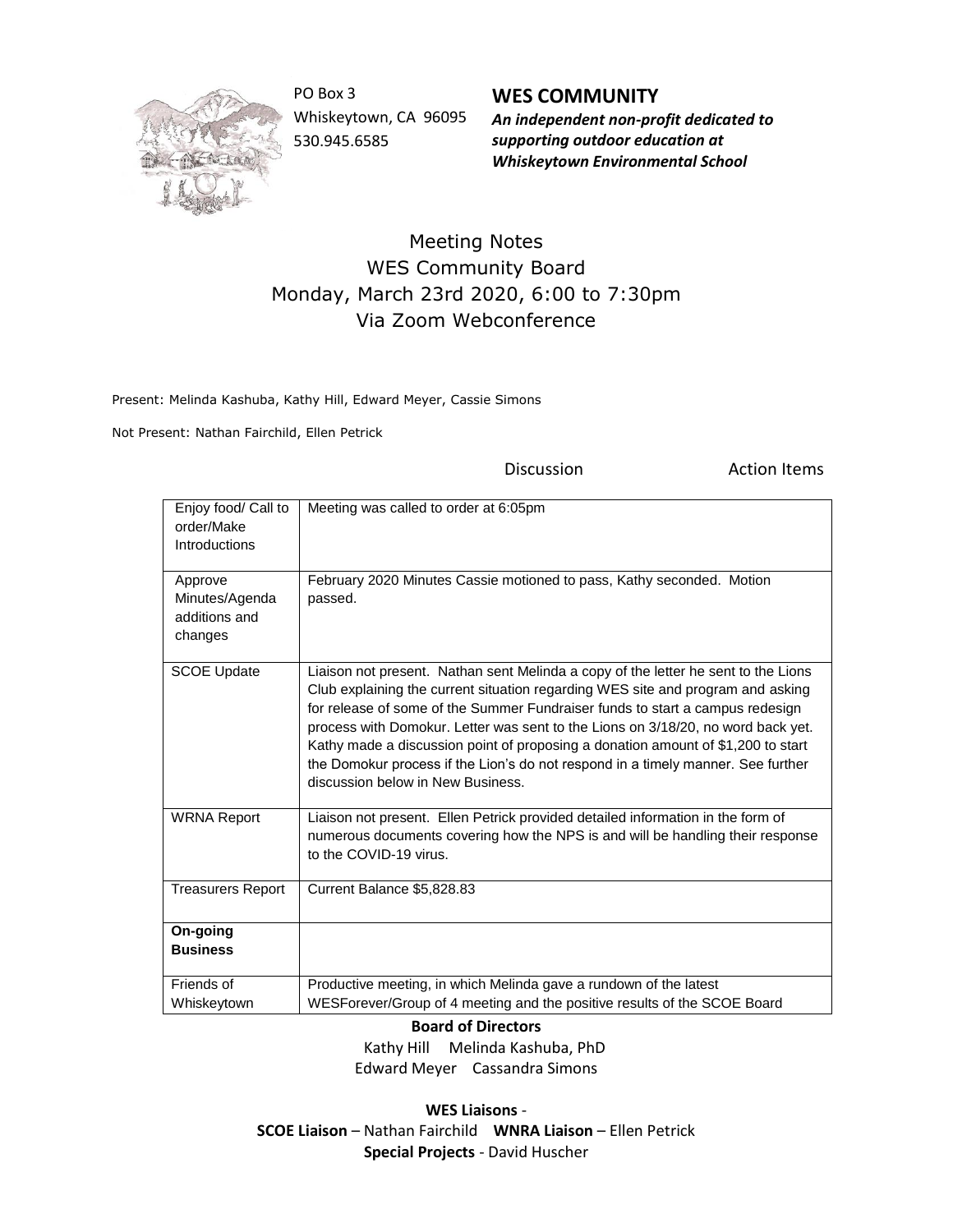| Report                                                | decision to return to the WES Campus given the site can be redesigned to<br>accommodate for safety report findings. FOW very excited with the progress and<br>looking forward to assisting where they can.                                                                                                                                                                                                                                                                                                                                                                                                                                                                                                                                                                                                                                                                                                                                                                                            |
|-------------------------------------------------------|-------------------------------------------------------------------------------------------------------------------------------------------------------------------------------------------------------------------------------------------------------------------------------------------------------------------------------------------------------------------------------------------------------------------------------------------------------------------------------------------------------------------------------------------------------------------------------------------------------------------------------------------------------------------------------------------------------------------------------------------------------------------------------------------------------------------------------------------------------------------------------------------------------------------------------------------------------------------------------------------------------|
| Whole Earth and<br>Watershed<br>Festival              | Cancelled, not yet rescheduled. Discussion of getting in contact with the WEWF<br>via email about our planned WES 50 <sup>th</sup> Birthday event on 9/26/20 so that they may<br>take that into consideration regarding rescheduling their event. Cassie will email<br>Peggy Rebol to give her the details.                                                                                                                                                                                                                                                                                                                                                                                                                                                                                                                                                                                                                                                                                           |
| George Peterson<br>Insurance                          | Signed, awaiting bill in the amount of \$1,429.00, which also includes special event<br>insurance for planned 50 <sup>th</sup> Anniversary event in September.                                                                                                                                                                                                                                                                                                                                                                                                                                                                                                                                                                                                                                                                                                                                                                                                                                        |
| WES 50 <sup>th</sup> Birthday<br>Committee<br>Meeting | 9/26/2020 Discussion of the language on the Save the Date card to include some<br>description about the COVID-19 Pandemic and the related uncertainty about future<br>events. Discussion of changing the event up depending on the level of virus<br>distancing required at the time. Worst Case/Best Case Scenario should be<br>considered in the NPS permit process. Spending focus may change considerably<br>depending on what sort of an event is able to take place.<br>Discussion of topics for the next meeting this Sat about what sort of things can be<br>started that don't necessarily rely on how the event is sized. Decision was made to<br>cancel Tie Die parties due to social distancing requirements. Ideas was suggested<br>about the possibly of sending some colored shirts home with volunteers to do<br>bleaching/reverse Tie Dye and then having the shirts returned for sale. Kathy and<br>Cassie will get together to inventory shirts this week before the next meeting. |
|                                                       |                                                                                                                                                                                                                                                                                                                                                                                                                                                                                                                                                                                                                                                                                                                                                                                                                                                                                                                                                                                                       |
| Wesforever.org                                        | Minor changes to the Vision Statement discussed, still a work in progress<br>Next meeting Monday 3/30/20 will be held via Zoom Webconference                                                                                                                                                                                                                                                                                                                                                                                                                                                                                                                                                                                                                                                                                                                                                                                                                                                          |
| <b>New Business</b>                                   |                                                                                                                                                                                                                                                                                                                                                                                                                                                                                                                                                                                                                                                                                                                                                                                                                                                                                                                                                                                                       |
| <b>Updated Mailing</b><br>List                        | Edward will check to ensure that list is up to date with NSGT donors and update<br>and resend if necessary.<br>Outreach with be made to partner groups to gather more contacts.<br>Discussion of an Email Marketing platform such as Mailchimp to more easily utilize<br>the data contained in the Contact Sheet to maintain communication with<br>supporters. Ted will look into GoDaddy to see if we already pay for something like<br>this and report back to the group.                                                                                                                                                                                                                                                                                                                                                                                                                                                                                                                           |
| 2020 Budget<br>Reconsideration<br>Meeting Adjourned   | Should we consider repurposing some of our 2020 budget since school<br>programming has possibly been cancelled through the end of the school year?<br>Kathy made a motion that if Lions do not offer the \$1,200 to initiate the site<br>planning through Domokur, WES Comm will offer to donate the amount. Will<br>discuss the matter further with Nathan Fairchild and see what his take on the<br>situation is as the last thing anyone wants to do is alienate any valued<br>partner/community groups.<br>Adjourned at 7:30pm                                                                                                                                                                                                                                                                                                                                                                                                                                                                    |